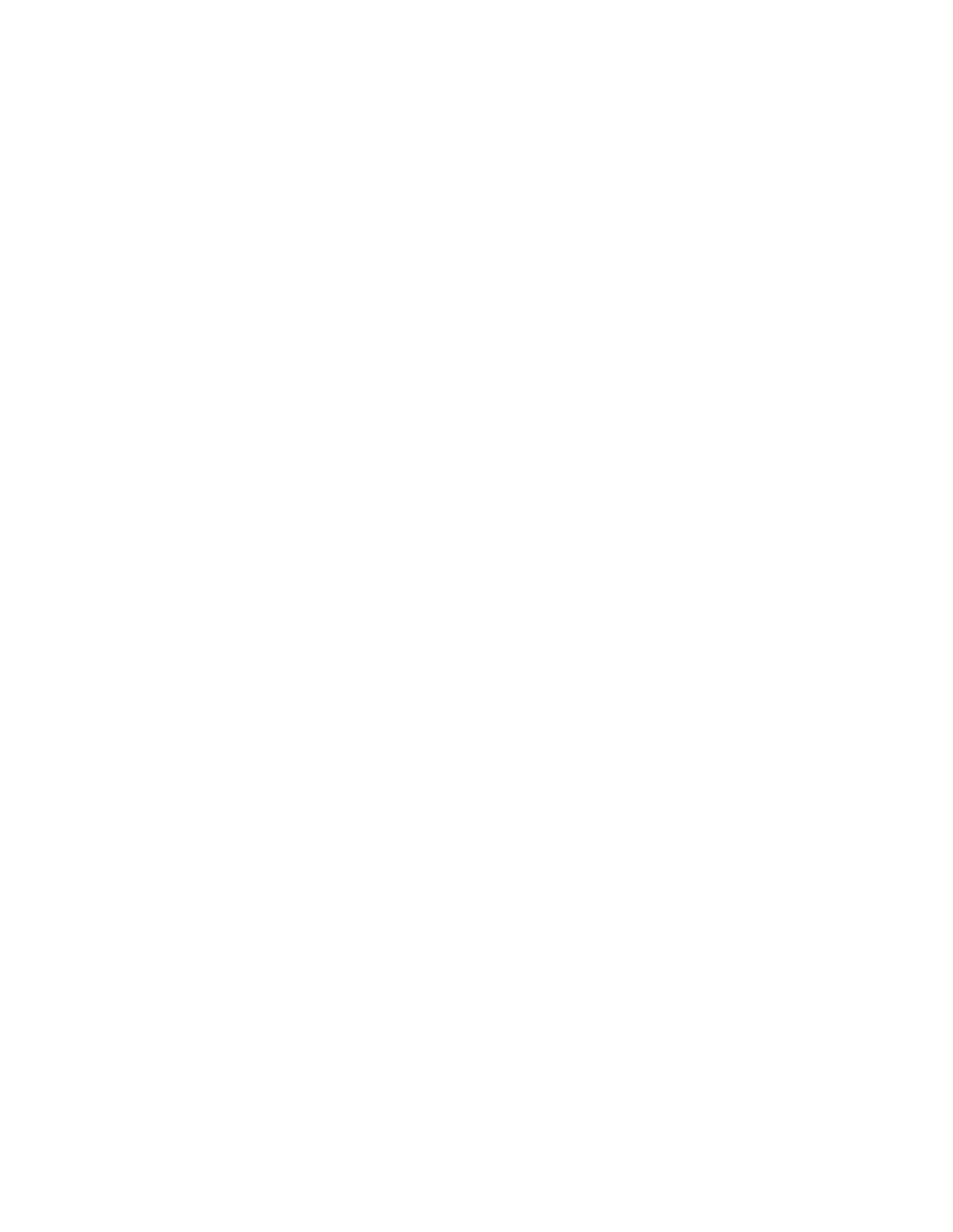**Table of Contents**

- **1. INTRODUCTION…..1**
- **2. CONCISE STATEMENT OF THE CASE….3**
- **3. STATEMENT OF THE QUESTIONS INVOLVED…..7**
- **4. ARGUMENT…..10**
- **5. CONCLUSIONS AND RELIEF…..12**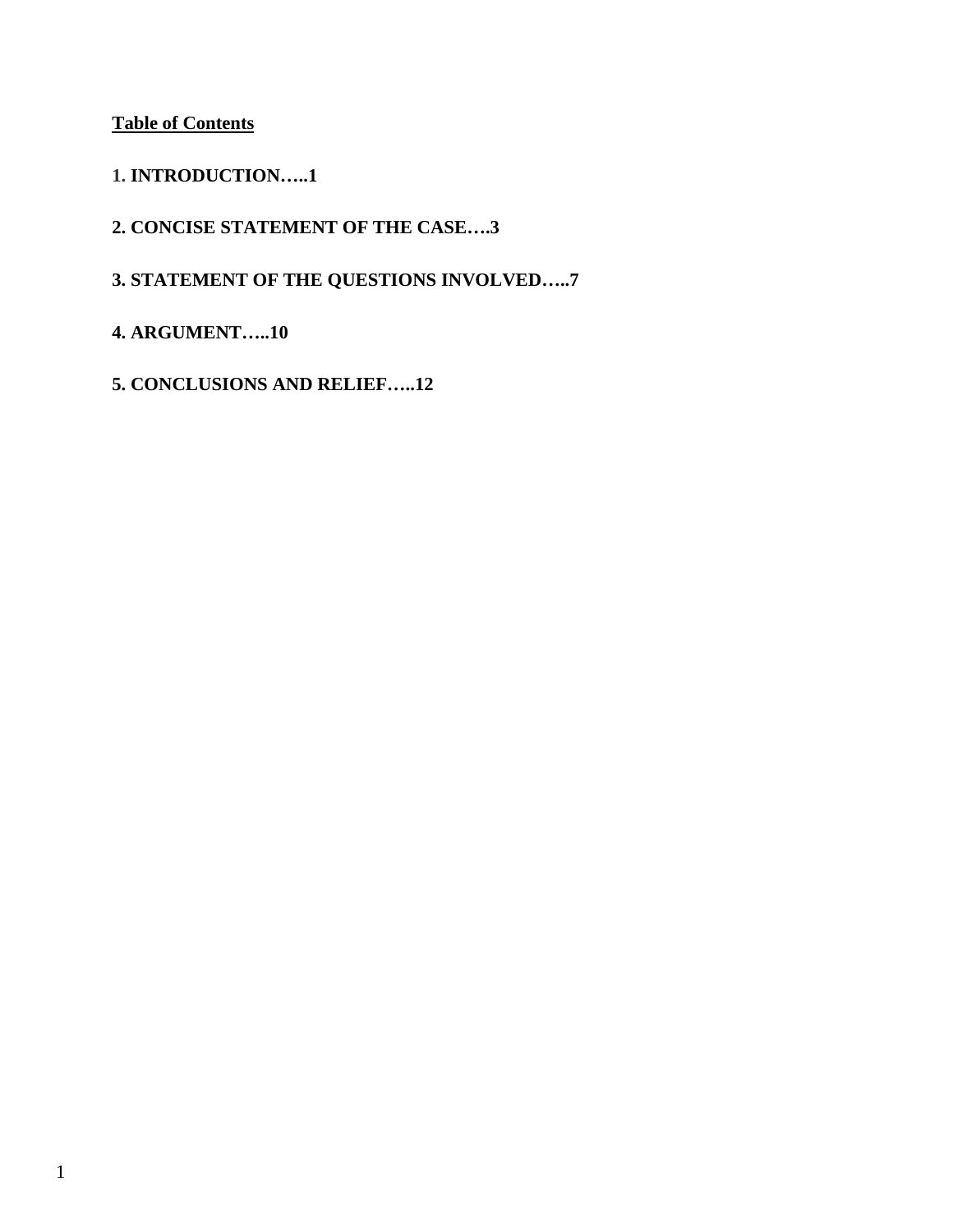#### **BEFORE THE**

#### **PENNSYLVANIA PUBLIC UTILITY COMMISSION**

#### **R. BRITTON POST-HEARING BRIEF**

• I hereby incorporate the post hearing briefs of The Flynn Complaintants, The County of Chester, Uwchlan Township, the Downingtown Area School District, the Andover Association, Laura Obenski, Melissa DiBernardino and add the following as stated:

## **I. INTRODUCTION**

In this case I am asking the Commission to protect me, my family and my community. Simply put, for the Commission to take its powers and duties with fidelity in the interest of balancing what is truly in the public and economic good of the Commonwealth. Economy building, corporate citizenship and questions of legality have all been eclipsed by morality in the case of Mariner East and running high transmission, high pressure NGL pipelines in communities like mine.

As alleged in my formal complaint' ("the Complaint"), Sunoco Pipeline L.P. ("Sunoco") has repurposed an 8-inch 1930s-era hazardous liquids pipeline , having failed with its initial plans to construct new 16-inch and 20-inch HVL lines, Sunoco now has almost completed two pipelines sometimes identified separately as Mariner East 2 ("ME2") and Mariner East 2X ("ME2X") or jointly as ME2, by cobbling together sections of new pipeline and a 1930s-era, 12-inch pipeline. The likelihood of injury, death, and property damage is significantly greater with these pipelines than in the case of non-HVL pipelines. With both ME1 and the cobbled-together ME2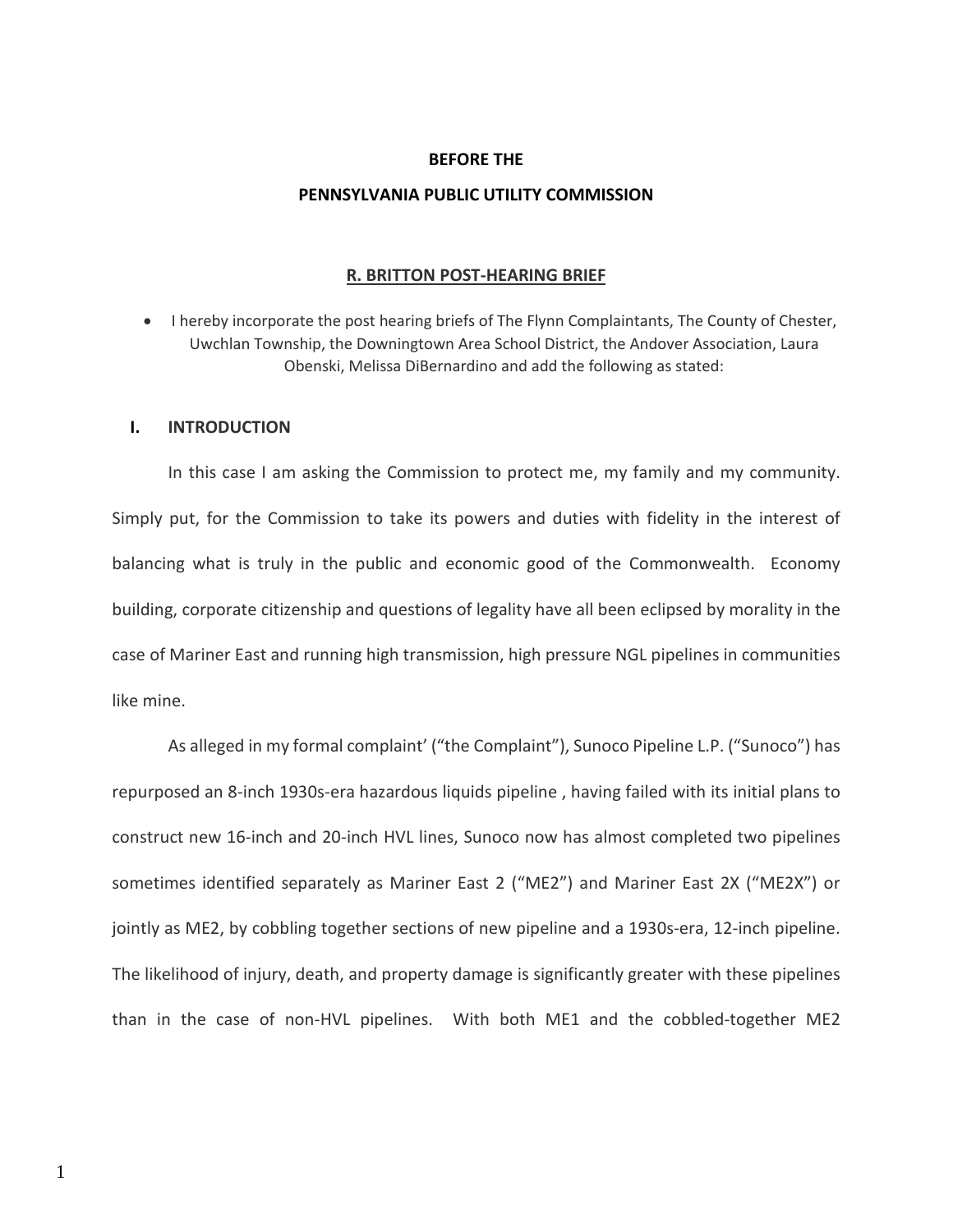workaround pipeline, Sunoco's provision of public utility service is unsafe and unreasonable, and therefore illegal.

There have now have been 16 days of evidence in this proceeding. As a steward to my family and my community I have worked diligently and with fidelity to provide evidence of deficiencies in the public awareness program, the consequences of pipeline releases, the value of lost human lives, the failure of Sunoco's inadequate integrity management program and their lack of disclosure of risks to schools, townships and the county where I live. Not only proving that they have not complied with federal, state and local law; but showing that their lack of fidelity in the creation of emergency plans was not even a contested question in the proceedings. In fact their only legal argument to prove any other finding in this case is that the creation of these plans are on local government to pay for, create and the entire rescue operation should an emergency occur is on the local emergency responders and the Commonwealth. The entire cross-examination of Sunoco's witnesses revealed that they were spoon-fed cheery reports of Sunoco's regulatory compliance and regurgitated the same. Sunoco's disregard for our Commonwealth's laws, our first responders and the health and safety of its school children and citizens is abhorrent and their case lacked any redeeming or contrary information "allegations" to prove otherwise.

The truth of this matter is the complete absence of planning, care and the consistent actions proving over 5 years that Sunoco will not take the smallest of legal steps to comply with the law and be the corporate citizen that it should have been from planning onset. Sunoco could have been open and honest with those tasked with ensuring the health and safety of Pennsylvanians' and our vulnerable populations. Its pipes are corroded and unsafe. It fails to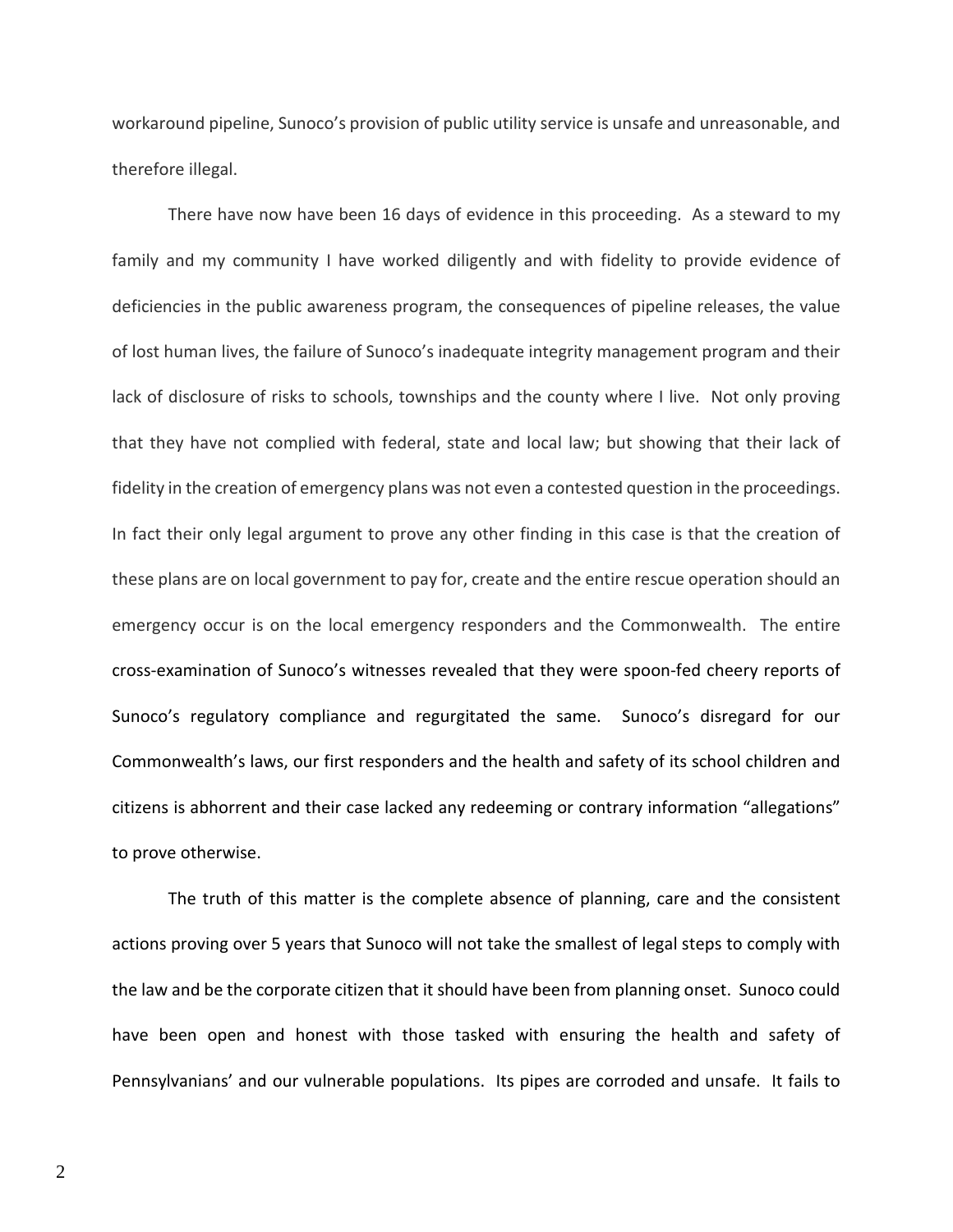follow its own safety protocols. It acts with impunity and considers fines just the cost of doing business all while not hesitating to take advantage of the perks of being classified as a public utility. Sunoco has made less then admirable attempts to comply with state and federal emergency planning requirements by simply "checking boxes or going through the motions". These facts are unredeemable in the face of actual compliance. For the above reasons I find myself before the Commission.

#### **2. CONCISE STATEMENT OF THE CASE**

I have alleged that my home is downhill of the Mariner East Pipeline System and is approximately 450 feet from the easement that all known pipelines transmitting NGL's reside in. Additionally, the planned construction of the 20 and 16 inch lines will reside in same easement, and, the in service 12 inch line. My 2 children will, and do, attend school, kindergarten through 12th grade in the probable impact zone of the various lines associated with the Mariner East Pipeline System. This includes Lionville Elementary, 1520 feet; Marsh Creek 6th Grade Center, 1005 feet; Lionville Middle School, 645 feet (this school is flanked by the 8 inch and 12 inch line on other side; and Downingtown East High School, 1150 feet. Marsh Creek Sixth Grade Center has the additional risk of the above ground valve station located in Upper Uwchlan along Dorlan Mill Rd. Finally, my family relies upon the Marsh Creek Lake Reservoir and Great Marsh to maintain our water supply. The 12 and 8 inch lines traverse this water resource. My family does not live solely in our dwelling; we live in our community, and have rights to the use of public lands and trails near, or in, the Marsh Creek State Park, Marsh Creek Lake Dam, and Marsh Creek Marsh. My children and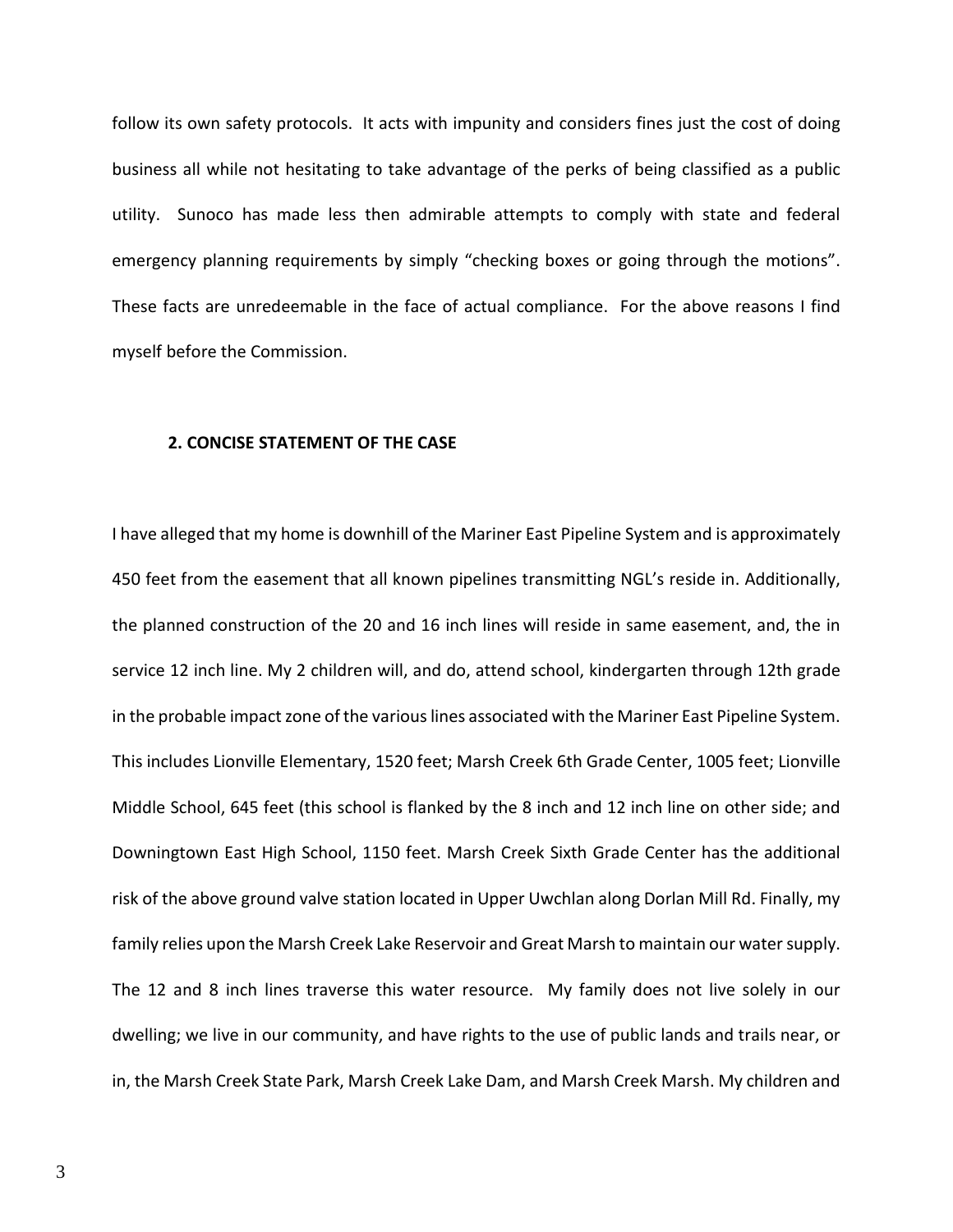I face a compounded risk of multiple pipelines filled with NGL's essentially 24 hours a day. I have now alleged and proven that (1) Sunoco's public awareness program is illegally deficient; (2) Sunoco is building and operating the Mariner East pipelines in a manner that is unsafe, unreasonable, and needlessly close to vulnerable populations, including due to corrosion problems that may be extensive, contrary to the legal requirements for Pennsylvania public utilities; I have alleged and proven Sunoco has engaged in a pattern and practice of violating state and federal law in the construction and operation of Mariner East pipelines; and that an independent investigation must be performed to determine whether and to what extent the Mariner East pipelines should continue to operate in Chester County. I have alleged and proven that the pipeline system as is has only been looked at through the most favorable lenses for continued operations and that in fact that makes the Commonwealth solely responsible for any risks involved in continued operation while Sunoco reaps untold rewards.

Federal regulations and the American Petroleum Institute API 1162 guidance adopted by federal regulations call for pipeline operators to inform the public of harms that could be caused by the release of HVLs from pipelines. Sunoco's various public awareness flyers have been distributed over the years are not adequate to inform the public does not know they are in danger, lacks candidate information about when and how to evacuate and does not take into account the unique risks and imminent danger that exposure and lack of proper awareness exposes the greater community too.

Myself and other lay witnesses who live or work in close proximity to the Mariner East pipelines and are expected to rely on Sunoco's public awareness program to keep ourselves safe however, the facts are clear that this approach simply risks a catastrophe. Especially, given the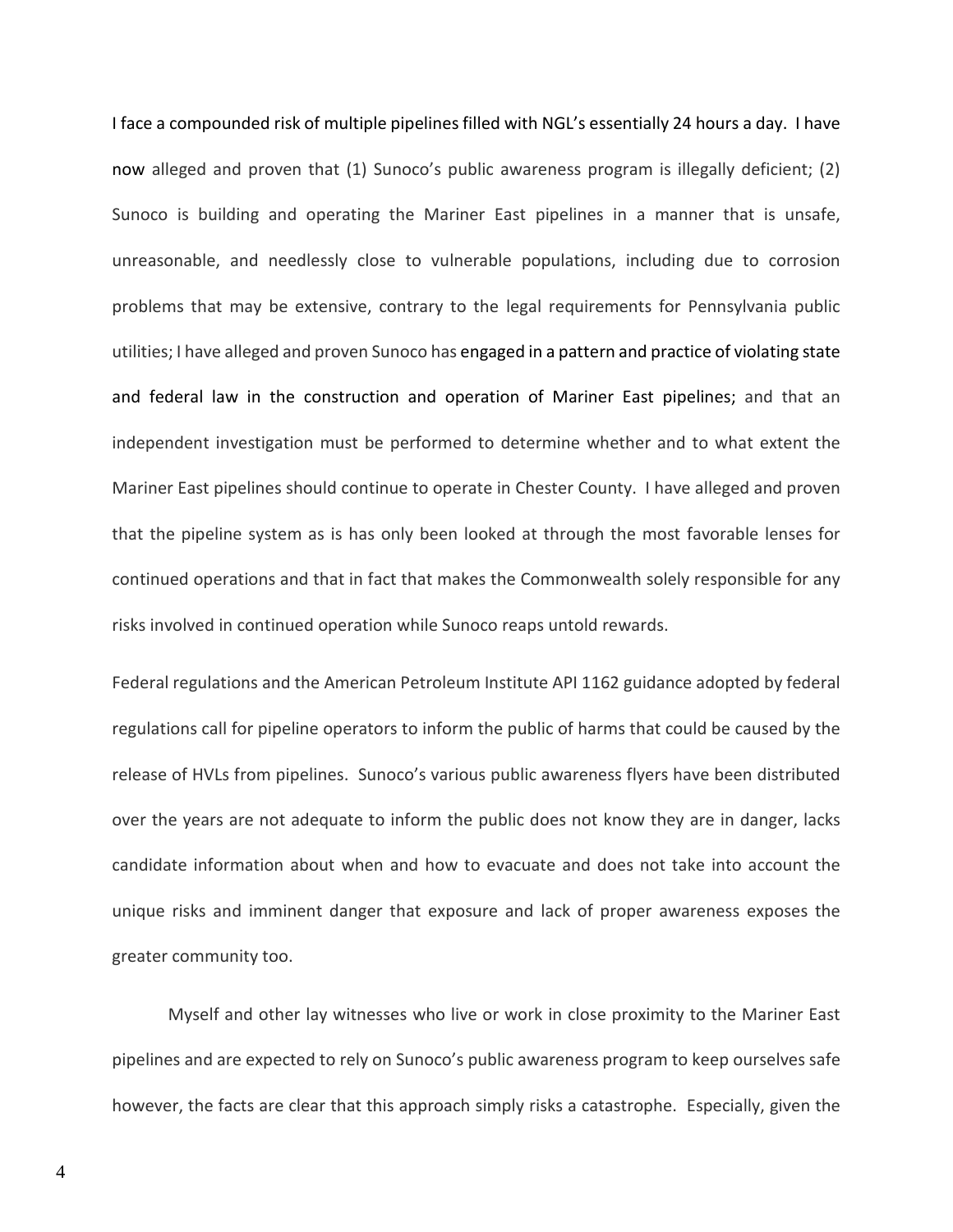fact that, given the county, township and school districts involvement and participation in this case that exposure to this risk is wholly on us to prepare, mitigate and provide recovery for. Across the board, these parties have expressed legitimate fear of being unprepared to deal with a worst-case scenario and have made clear to the courts they have a responsibility to be ready for known risks when it comes to emergency planning. This is true for each and every citizen and each agency or entity in the State of Pennsylvania.

Sunoco gave evidence purporting to show that it meets part of its public awareness obligations by providing extensive training to emergency responders, making grants to emergency services and otherwise maintaining communication as needed. However this part in partial approach to being a good corporate citizen does not comply with the legal standard.

I have alleged, and now demonstrated, that Sunoco's operation of the ME1 pipeline and the workaround pipeline does not meet its obligation under 66 Pa.C.S. § 1501 to provide safe, adequate and reasonable service. There have been serious problems with corrosion on both 12 and 8 inch lines, as both government investigations and Sunoco's own records have shown. Sunoco contends it meets its obligation to furnish safe service through implementation of practices based upon quantitative risk analysis. The Commission has an obligation to understand these risks as imposed to High Consequence Areas and determine if these risks belong here. They must take into account our population size, the character of the community, the existing emergency services available and weigh the good of keeping this pipeline system running vs the possible bad(s) keeping in mind that community vitality both in the long and short term is ultimately as strong as the Commission's ruling.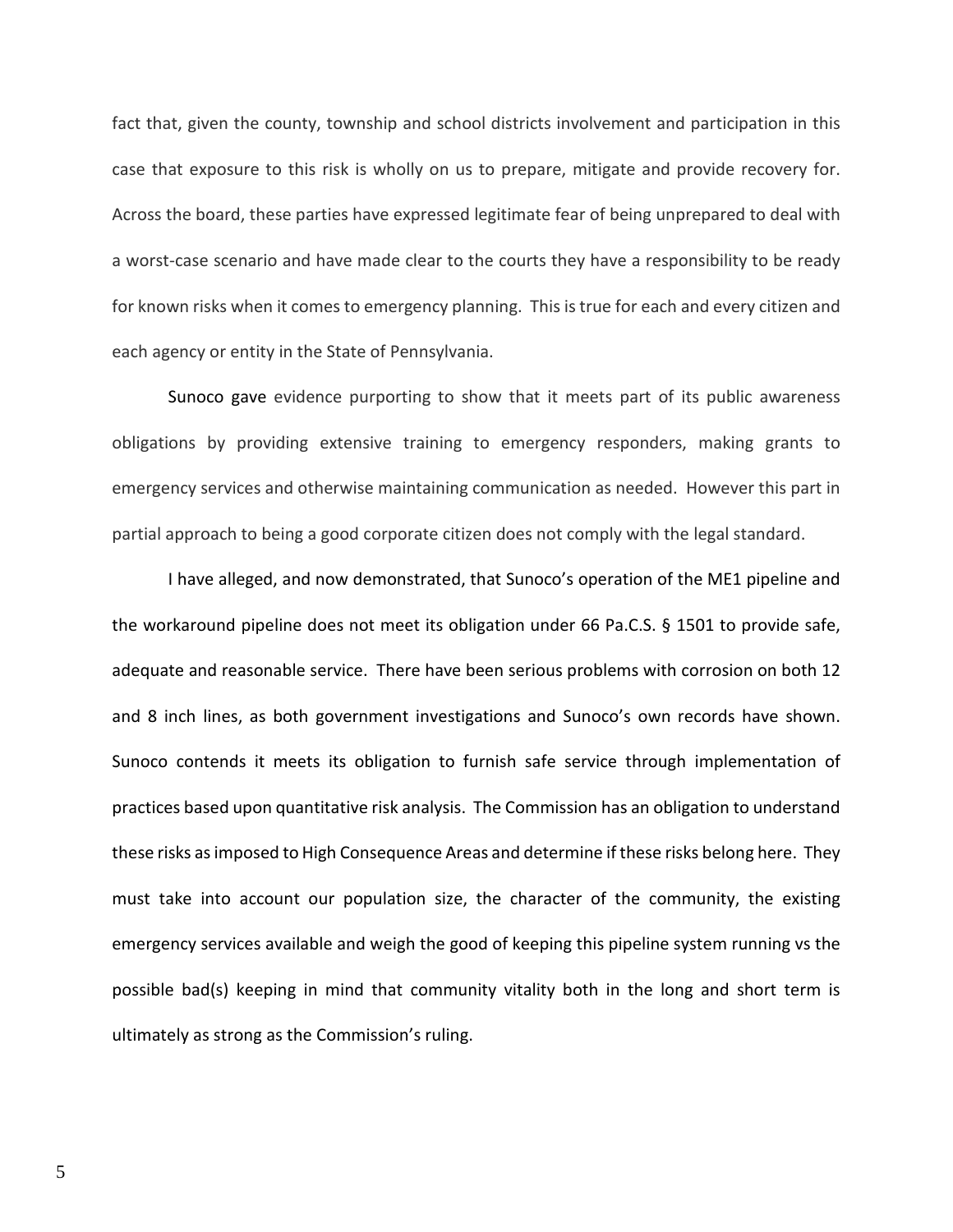In Chester and Delaware Counties, Sunoco's horizontal directional drilling (HDD) activities have caused major subsidence events and contaminated water supplies. Sunoco's integrity management practices have caused preventable leaks and threatened future pipeline mishaps. An un-contradicted consequence analysis has shown how a pipeline rupture on an HVL line is more dangerous that such a rupture on a natural gas line and also that a safe escape from such an event is most unlikely for a person within a certain radius from the leak.

I have introduced evidence in this case that there are 19,000 people all living within the boundaries of Uwchlan Townhip and all within the blast zone of Mariner East. I have shown the character makeup of the people who reside here, the physical makeup of the land and the way it has been developed since the 1930's. I have explained my concern for the commercial corridors, the schools proximity to the lines, the fact that Uwchlan Township only has about 5 or fewer officers on duty at any given time. That county hazmat services needs time to respond that is well after immediate risk exposure, that my fire dept is a volunteer organization. That my fire house is in the blast zone. That my community designated evacuation center is in the blast zone and I would have to travel the pipeline route to get there. The Flynn Complainants' have demonstrated that the statistical value of a lost human life is \$10 million dollars. Sunoco offered no evidence by way of rebuttal on any of these issues.

Evidence given by Dr. Mehrood Zamanzadeh ("Dr. Zee") demonstrated that the 8-inch ME1 pipeline and the 12-inch workaround segment are substantially the same from a physical standpoint. Historic problems on these ancient pipelines support significant concerns that the 12-inch line is sufficiently corroded as to warrant an investigation into that pipeline's condition and its likely future.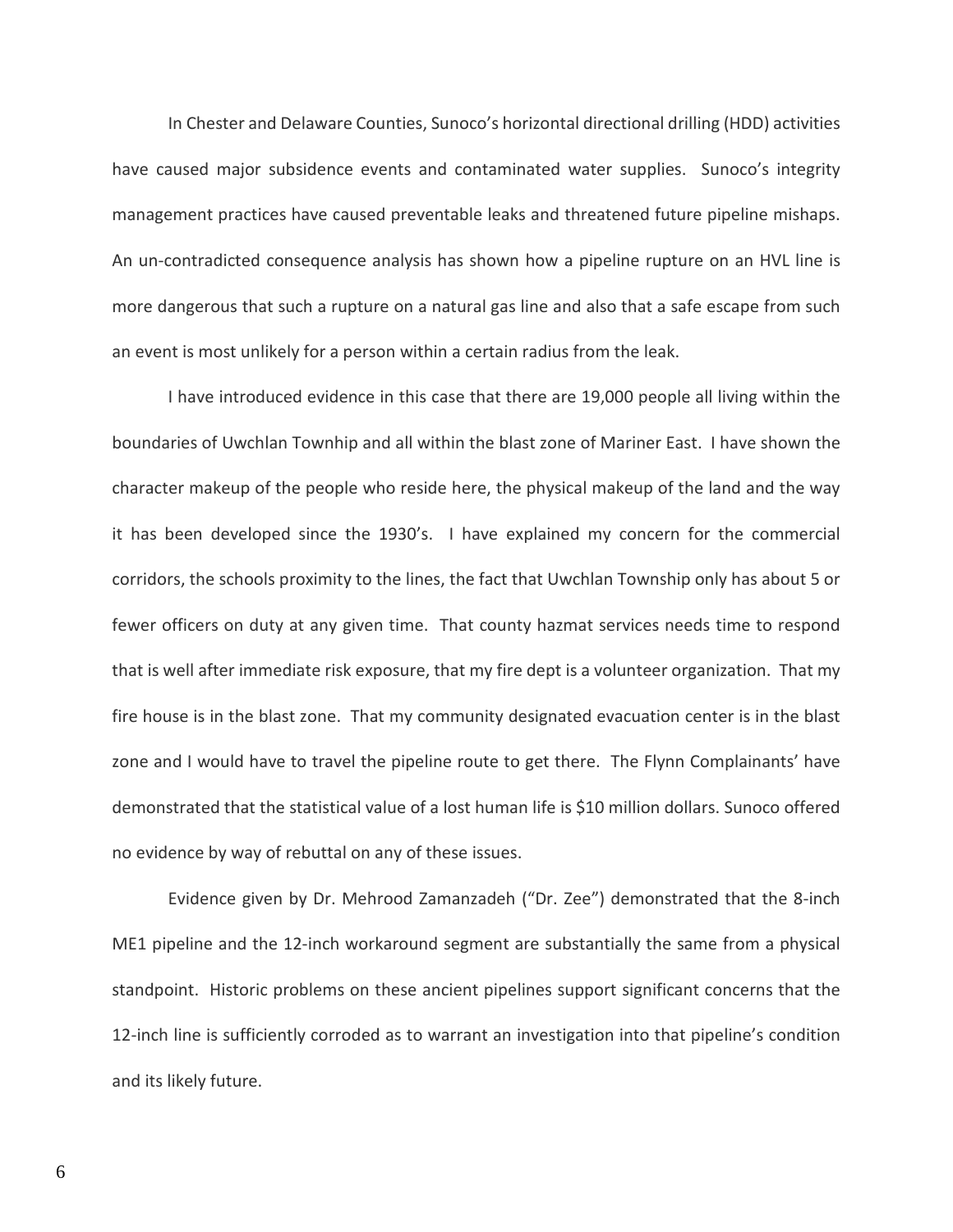I contend that there can be no realistic pipeline awareness plan, even if flyers are amended to reflect the possibility of burns and fatalities based on a culmination of 16 days of hearings. Even if the PUC has approved Sunoco's HVL service at one time, and even if Sunoco has taken some steps to reduce the risk of untoward events, the fact remains that in a serious disaster, evacuees will burn or die and the only help we will receive is a recovery. I believe that is neither adequate nor reasonable and, risks a catastrophe; therefore, Mariner East service must cease operations in Chester County.

## **3. STATEMENT OF THE QUESTIONS INVOLVED**

- 1. Whether service is safe, and reasonable to the public, without a SPLP created early warning system, like odorant, available to all affected public; or, an appropriate system, that is in line with PA Title 35. **Suggested Answer**: No.
- 2. Whether, service is safe, adequate and reasonable given the current SPLP provided public awareness program, Sunoco's public awareness plan and practices that violate the mandates of 52 Pa. Code § 59.33, 49 CFR § 195.440, and API RP 1162. **Suggested Answer**: No.
- 3. Whether the current Emergency Alert System limitations,if, this pipeline system is safe, adequate and reasonable for the public given the characteristics of NGL's. **Suggested Answer**: No.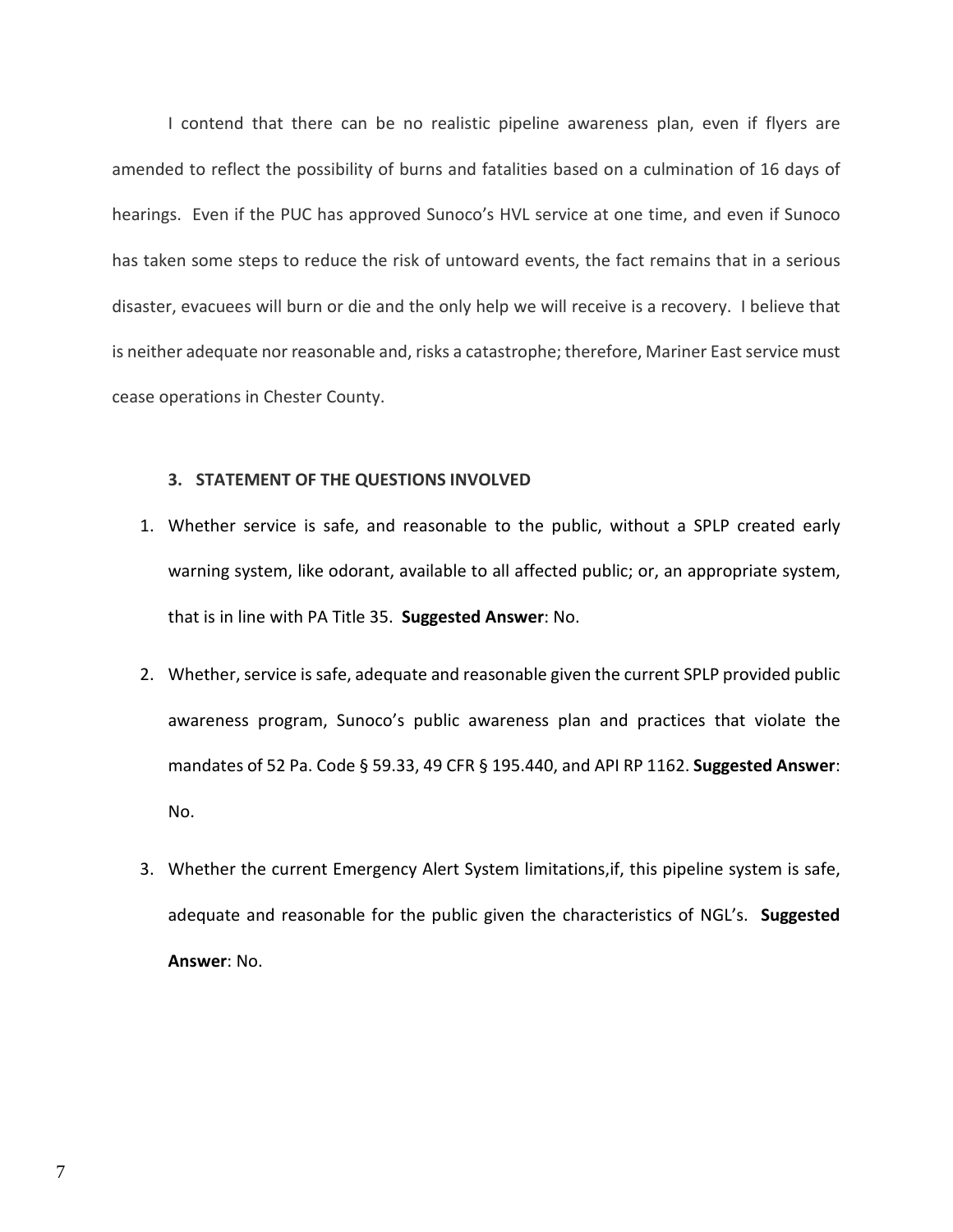- 4. Whether this pipeline system is safe, adequate and reasonable to the public given the current evacuation procedures, plans and lack of the ability to create them. **Suggested Answer**: No.
- 5. Whether this pipeline system is safe, adequate and reasonable for the public given the lack of awareness program for children, subjective nature of self evacuation, and the characteristics and properties of NGL's. **Suggested Answer**: No.
- 6. Whether the Mariner East Pipeline System is comparable under CFR 195.6, if, backup water supplies can be supported by SPLP for the many stakeholders, including my family, that depend on this important water resource. **Suggested Answer**: No.
- 7. Whether the service is safe, adequate and reasonable given the lack of study for "resource scarcity" to the reservoir and large populations that depend on the water resource. **Suggested Answer**: No.
- 8. Whether service is safe, adequate and reasonable to the public given the lack of study to dam encroachments. **Suggested Answer**: No.
- 9. Whether it is safe, adequate and reasonable to transmit NGL's through the state park given the mission of the park and the protections that is outlined by Title 17. **Suggested Answer**: No.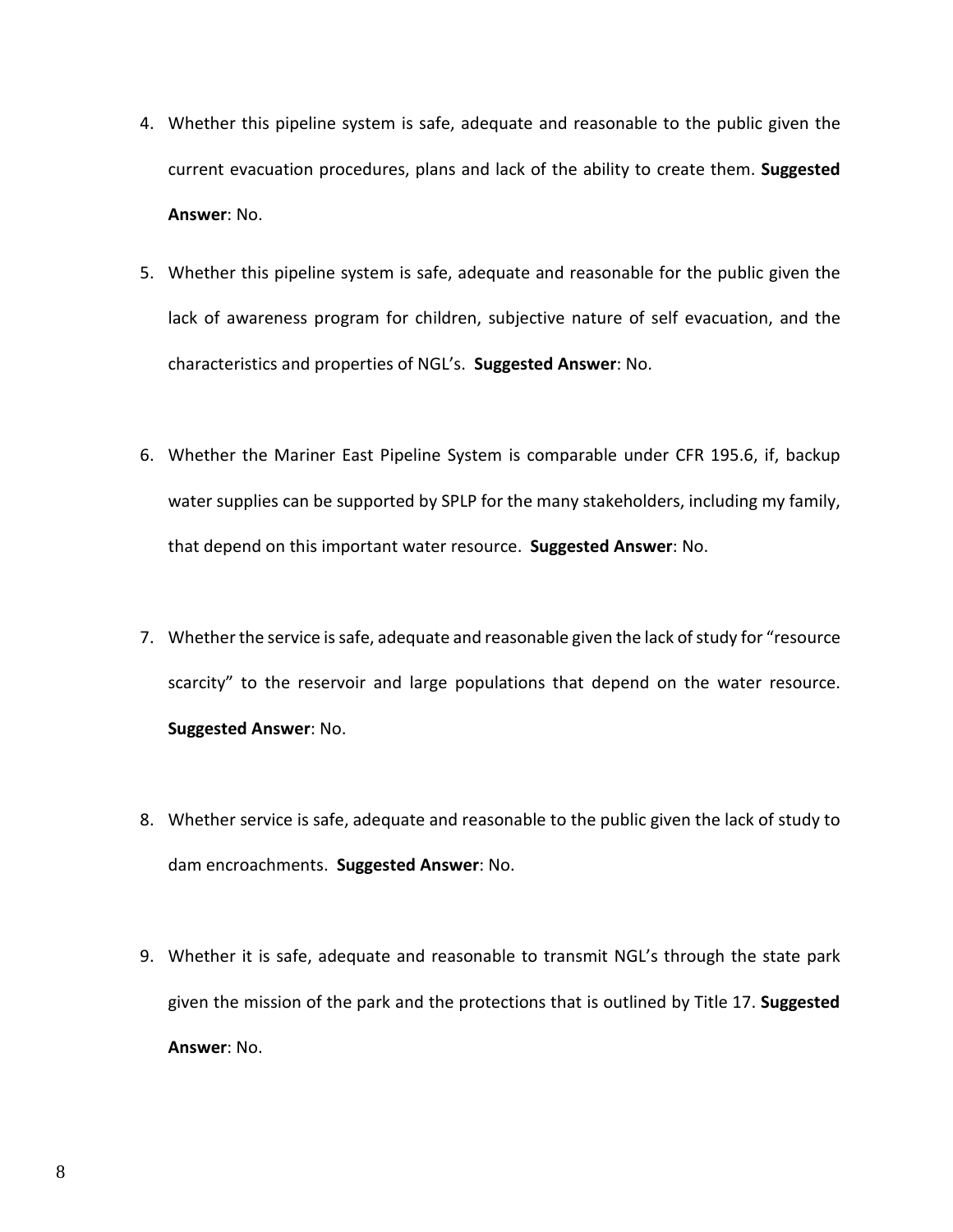- 10. Whether it is safe, adequate and reasonable to transmit NGL's through our "environmentally sensitive area", known as, Marsh Creek Great Marsh Watershed. **Suggested Answer**: No.
- 11. Whether the Mariner East Pipeline Segments constructed using HDD, is safe, adequate and reasonable; given the lack of regulations associated with HDD, lack of, on file mitigation plans at depths associated with this project and lack of mitigation thereof. **Suggested Answer**: No.
- 12. Whether the valve at Dorlin Mill Rd is safe, adequate and reasonable to the students and staff given the standards set out in CFR §195 as listed in Number 34 of this complaint; and the lack of study and requisite approvals as outlined in school code. **Suggested Answer**: No.
- 13. Whether service is safe, adequate and reasonable to the public given lack of planning and mitigation as outlined in Title 35 §7503 and all its pertinent parts. **Suggested Answer**: No.
- 14. Whether given the Stafford Act requirements, and given the current PEMA hazard insurance policy is a safe, adequate and reasonable risk to the Commonwealth. **Suggested Answer**: No.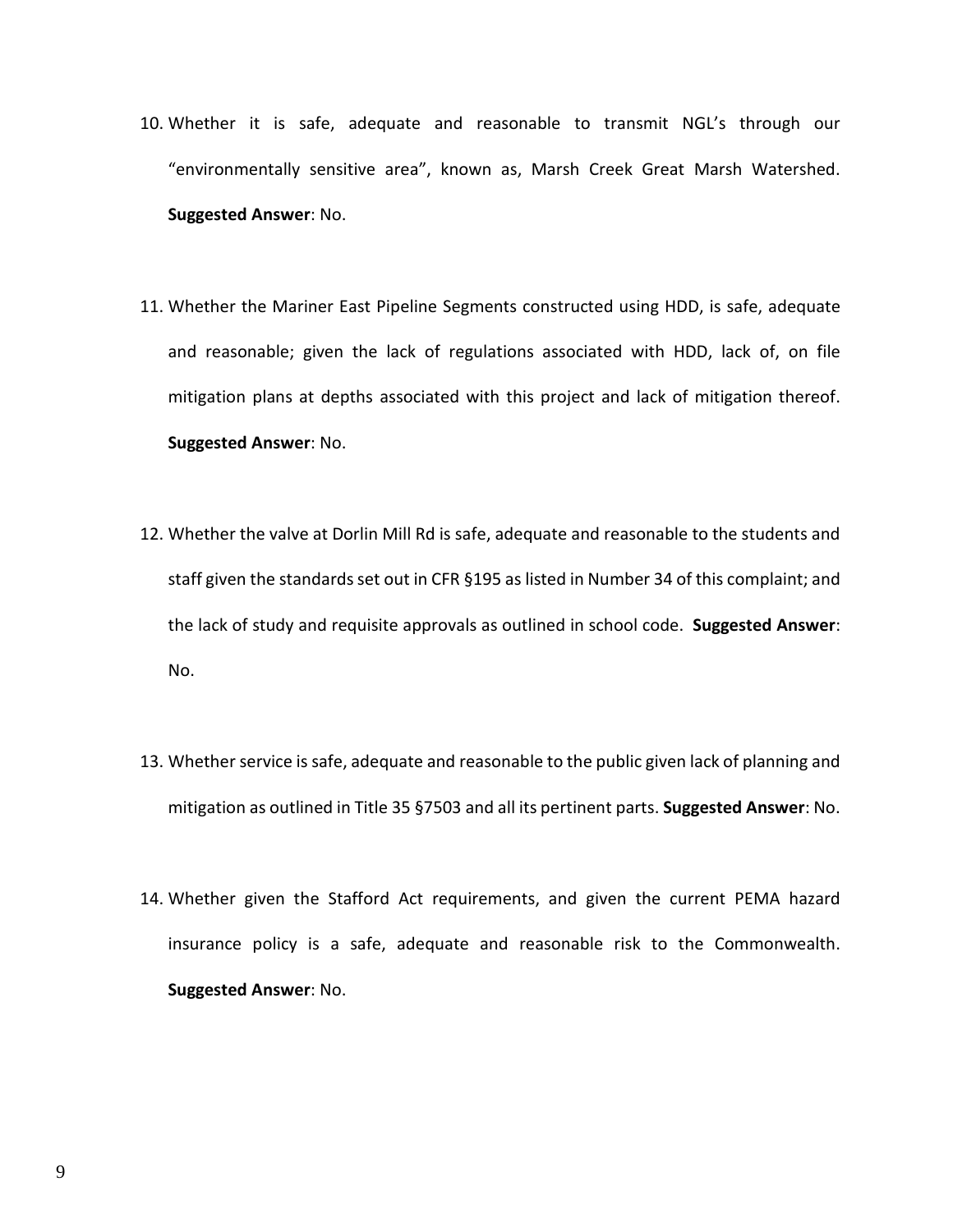- 15. Whether the Mariner East Pipeline System belongs in its current and planned route through the high consequence areas of Chester County Counties. **Suggested Answer**: No.
- 16. Whether Sunoco has acted so unreasonably, inadequately, or unsafely that it has violated applicable Pennsylvania statutes and regulations. **Suggested Answer**: Yes.

## **4. ARGUMENT**

State, counties and political subdivisions must address "ALL" known hazards that threaten the communities in which they reside. An impact analysis should be developed outlining at-risk populations, critical facilities, economic and environmental impacts, and other related issues as it relates to Mariner East as dictated by law. Sunoco alone is responsible to be open and honest with the emergency response community and create a complete hazards analysis in conjunction with the state ensuring the community is prepared to respond to potential disasters caused by their infrastructure. The following are items that should be considered for inclusion in every county or municipal emergency management program as defined by law. 1) a mitigation plan that includes a hazard analysis and vulnerability impacts 2) a current EOP 3) a viable communication system 4) a warning system 5) evacuation plans 6) designated and viable mass care shelters 7) education program for citizens 8) trained response personnel 9) an exercise/drill schedule 10) an up to date resource manual 11) intrinsically safe equipment for response personnel.

Sunoco has eluded its responsibilities as a good corporate citizen and has rendered the General Assemblies unable to perform its mandates as well. They are responsible to look more closely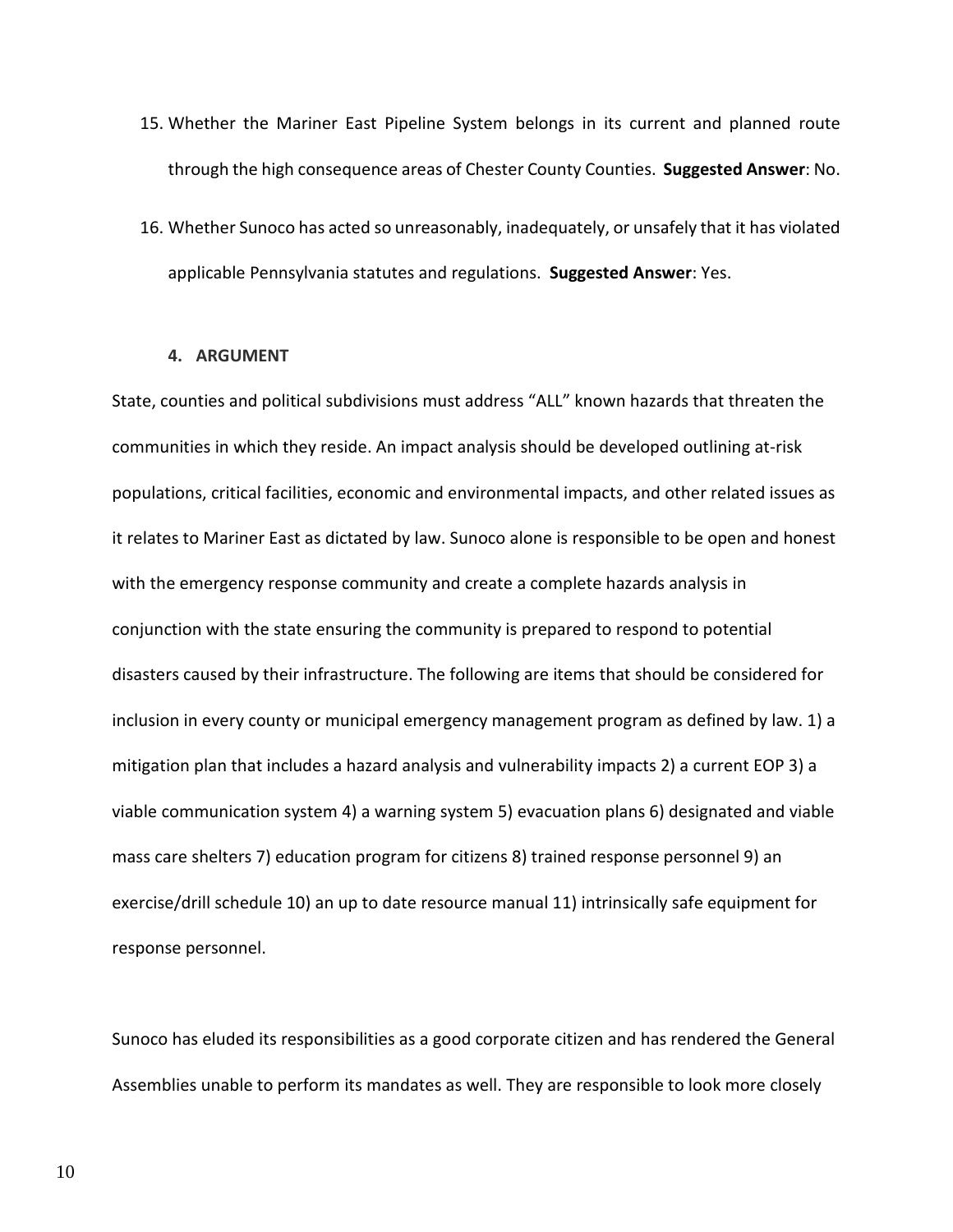at the valve next to the Marsh Creek 6th Grade Center. The assembly should look into, IF, the nature and scope of these threats is appropriate for Pennsylvanians through the Homeland Security Act of 2002, TITLE II—INFORMATION ANALYSIS AND INFRASTRUCTURE PROTECTION Under Secretary for Information Analysis and Infrastructure Protection shall be as follows: (1) To access, receive, and analyze law enforcement information, intelligence information, and other information from agencies of the Federal Government, State and local government agencies (including law enforcement agencies), and private sector entities, and to integrate such information in order to  $-$  (A) identify and assess the nature and scope of terrorist threats to the homeland; (B) detect and identify threats of terrorism against the United States; and (C) understand such threats in light of actual and potential vulnerabilities of the homeland. (2) To carry out comprehensive assessments of the vulnerabilities of the key resources and critical infrastructure of the United States, including the performance of risk assessments to determine the risks posed by particular types of terrorist attacks within the United States (including an assessment of the probability of success of such attacks and the feasibility and potential efficacy of various countermeasures to such attacks). Counsel themselves have acknowledged not being able to let me see confidential security information related to that above ground facility because of terrorist concerns.

While, pipeline safety law and regulations expressly authorize the location and operation of hazardous volatile liquid pipelines in high consequence areas, such as the urbanized and heavily populated areas in Delaware and Chester counties. See 52 Pa. Code § 59.33(b) (incorporating 49 U.S.C.A. §§ 60101-60503 and 49 C.F.R. Part 195 regulations as safety standards for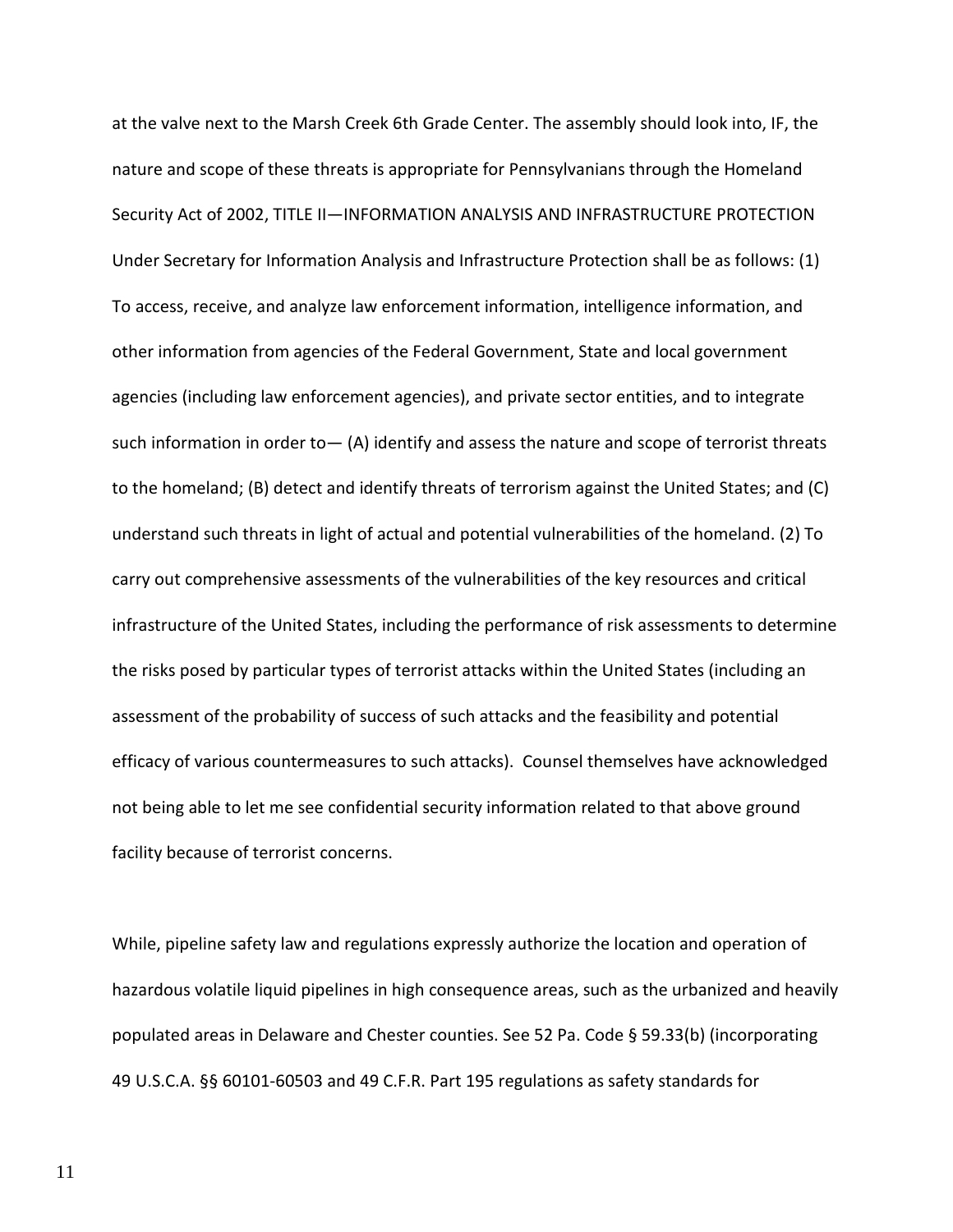hazardous liquid public utilities); 49 U.S.C. § 60109; 49 C.F.R. §§195.1(a)(1), 195.450 and 195.452. Not one agency, state or federal, has studied the consequences to the community or created emergency plans as directed by state and federal law or reviewed the location of this pipeline and related infrastructure.

Until such a time the state has created Title 35 compliant emergency plans specific for Mariner East I am being denied my Pennsylvania State Constitutional Rights. Like, section 1, All men are born equally free and independent, and have certain inherent and indefeasible rights, among which are those of enjoying and defending life and liberty, of acquiring, possessing and protecting property and reputation.

The Pipeline System is a public utility and therefore this is the proper and only way to raise issues regarding maintaining adequate, efficient, safe, and reasonable service and facilities, and the PUC can order SPLP to make all such repairs, changes, alterations, substitutions, extensions, and improvements in or to such service and facilities as shall be necessary or proper for the accommodation, convenience, and safety of its patrons, employees, and the public.

## **5. Conclusions**

My burden of proof has been met. There is no substantive evidence anywhere on the public record proving to the courts that the Utility has made any attempt to comply with Title 35.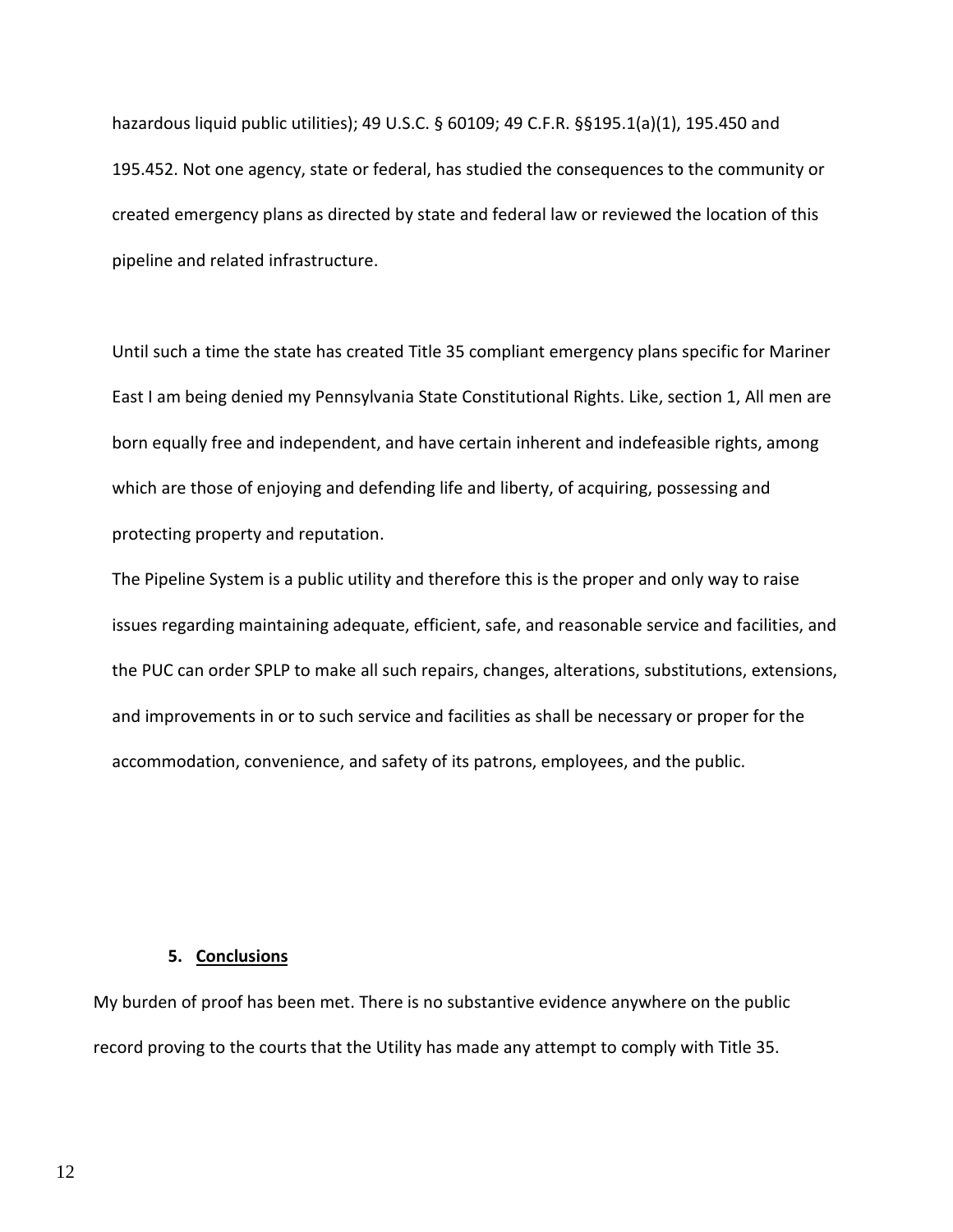#### **Relief**

I have proven that Sunoco has broken the laws under the Commission's jurisdiction, and that the Commission has full authority to remedy this lawlessness that endangers the public. I ask that the commission fully explore its powers under according to 49 U.S. Code § 60112. Pipeline facilities hazardous to life and property. (a) General Authority. - After notice and an opportunity for a hearing, the Secretary of Transportation may decide that a pipeline facility is hazardous if the Secretary decides that—

(1) operation of the facility is or would be hazardous to life, property, or the environment; or

(2) the facility is or would be constructed or operated, or a component of the facility is or would be constructed or operated, with equipment, material, or a technique that the Secretary decides is hazardous to life, property, or the environment.

(b) Considerations.—In making a decision under subsection (a) of this section, the Secretary shall consider, if relevant—

(1) the characteristics of the pipe and other equipment used in the pipeline facility, including the age, manufacture, physical properties, and method of manufacturing, constructing, or assembling the equipment;

(2) the nature of the material the pipeline facility transports, the corrosive and deteriorative qualities of the material, the sequence in which the material are [1] transported, and the pressure required for transporting the material;

(3) the aspects of the area in which the pipeline facility is located, including climatic and geologic conditions and soil characteristics;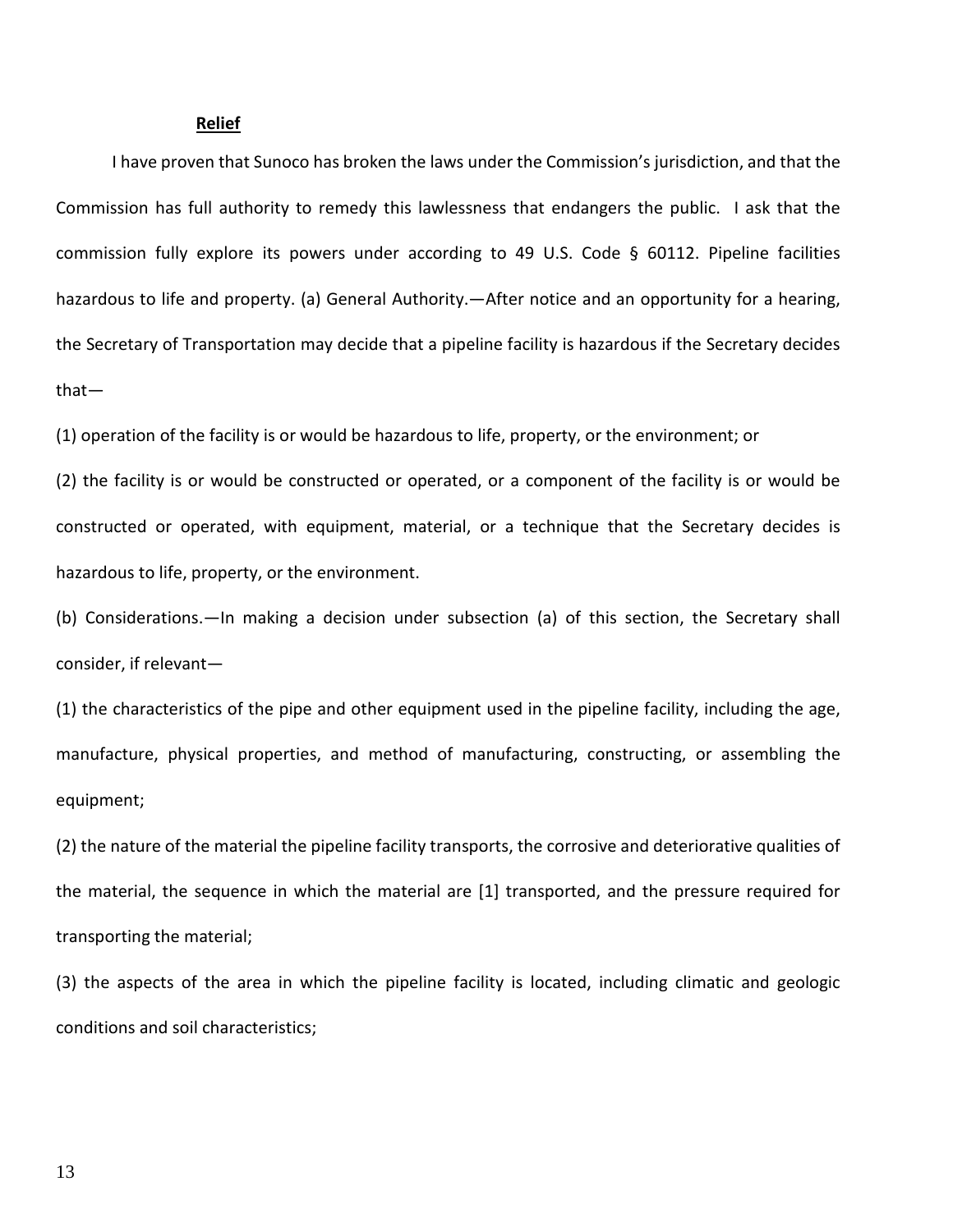(4) the proximity of the area in which the hazardous liquid pipeline facility is located to environmentally sensitive areas;

(5) the population density and population and growth patterns of the area in which the pipeline facility is located;

(6) any recommendation of the National Transportation Safety Board made under another law; and

(7) other factors the Secretary considers appropriate.

# **CERTIFICATE OF SERVICE**

I hereby certify that I have this day served a true copy of the foregoing document upon the parties, listed below, in accordance with the requirements of 1.54 (relating to service by a party). This document has been filed via electronic filing:

# *VIA ELECTRONIC FILING*

Pennsylvania Public Utility Commission efiling system

Thomas J. Sniscak, Esq [tjsniscak@hmslegal.com](mailto:tjsniscak@hmslegal.com)

Kevin J. McKeon [kjmckeon@hmslegal.com](mailto:kjmckeon@hmslegal.com)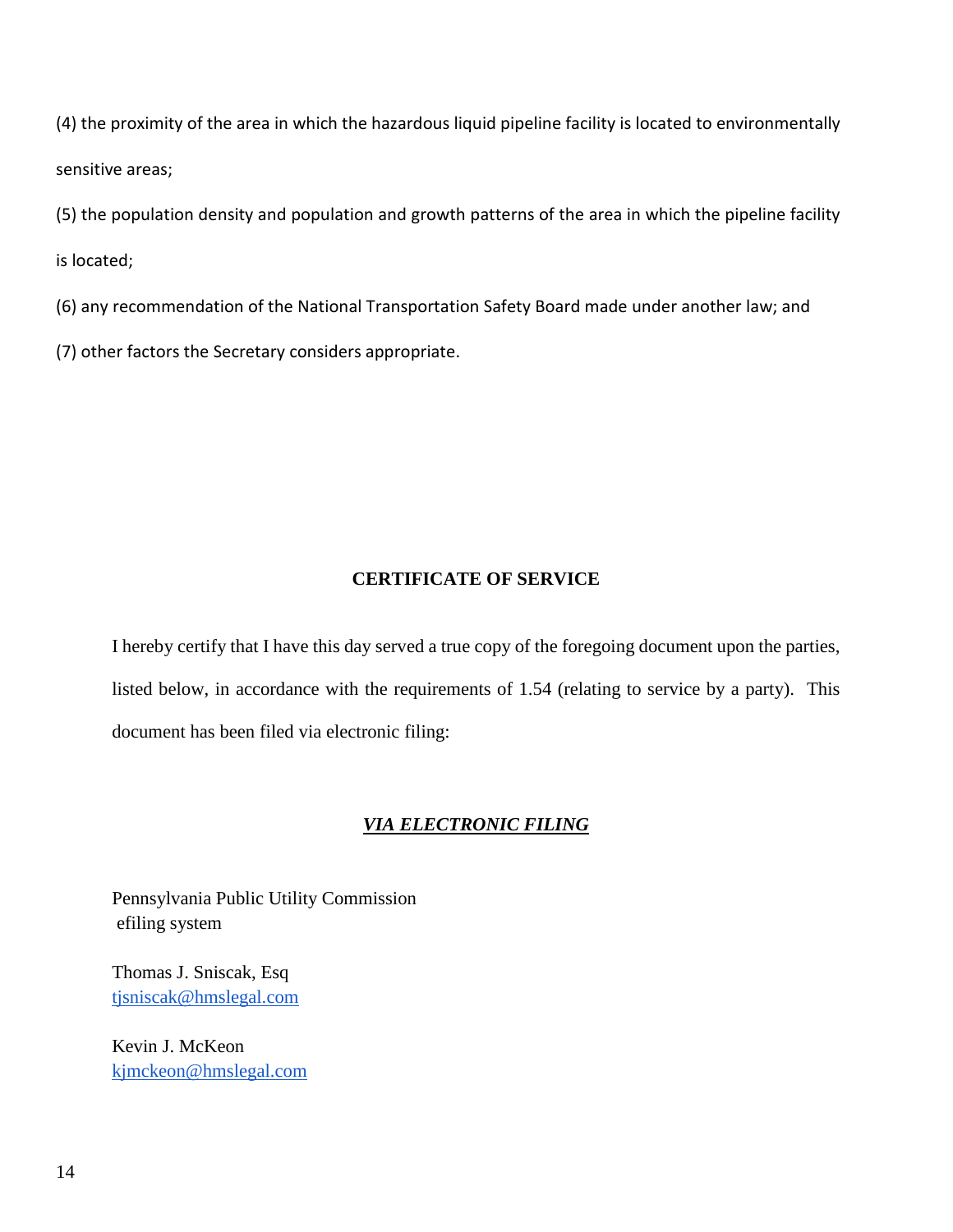Whitney E. Snyder [@hmslegal.com](mailto:wesnyder@hmslegal.com)

Robert D. Fox, Esq. Neil S. Witkes, Esp. Diana A. Silva, Esq. [rfox@mankogold.com](mailto:rfox@mankogold.com) [nwitkes@mankogold.com](mailto:nwitkes@mankogold.com) [dsilva@mankogold.com](mailto:dsilva@mankogold.com)

Michael Bomstein [mbomstein@gmail.com](mailto:mbomstein@gmail.com)

Anthony D. Kanagy, Esquire Garrett P. Lent, Esquire [akanazy@postschell.com](mailto:akanazy@postschell.com) [glent@postschell.com](mailto:glent@postschell.com)

Rich Raiders, Esq. [rich@raiderslaw.com](mailto:rich@raiderslaw.com)

Vince M. Pompo, Esq. Guy. A. Donatelli, Esq Alex J. Baumler, Esq. [vpompo@lambmcerlane.com](mailto:vpompo@lambmcerlane.com) [Gdonatelli@lambmcerlane.com](mailto:Gdonatelli@lambmcerlane.com) [abaumler@lambmcerlane.com](mailto:abaumler@lambmcerlane.com)

Leah Rotenberg, Esq. [rotenberg@mcr-attorneys.com](mailto:rotenberg@mcr-attorneys.com)

Mark L. Freed [mlf@curtinheefner.com](mailto:mlf@curtinheefner.com)

James R. Flandreau [jflandreau@pfblaw.com](mailto:jflandreau@pfblaw.com)

David J. Brooman Richard Sokorai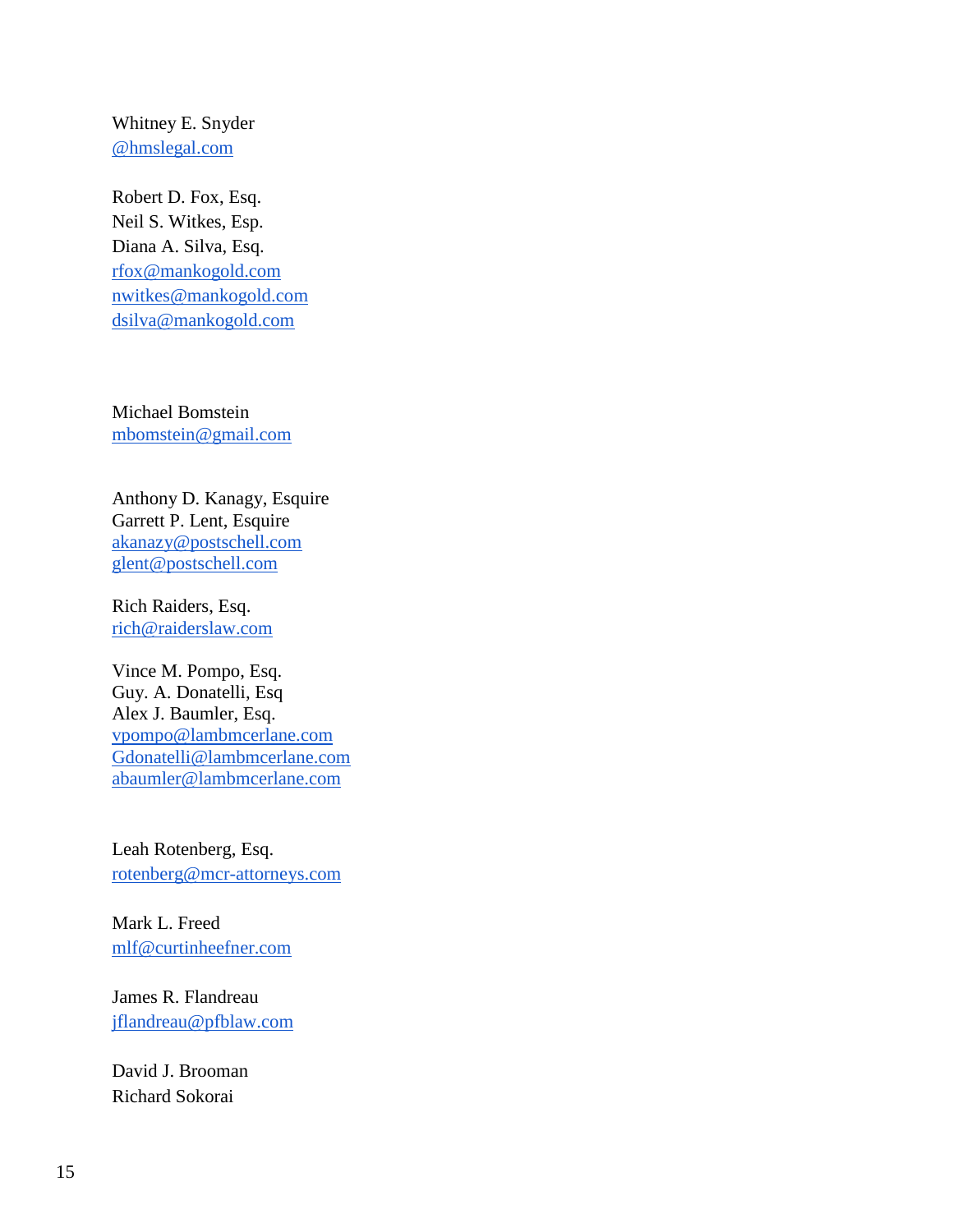Mark R. Fischer [dbrooman@highswartz.com](mailto:dbrooman@highswartz.com) [rsokorai@highswartz.com](mailto:rsokorai@highswartz.com) [mfischer@highswartz.com](mailto:mfischer@highswartz.com)

Thomas Casey [tcaseylegal@gmail.com](mailto:tcaseylegal@gmail.com)

Laura Obenski [ljobenski@gmail.com](mailto:ljobenski@gmail.com)

Stephanie M. Wimer [stwimer@pa.gov](mailto:stwimer@pa.gov)

Michael Maddren, Esq. Patricia Sons Biswanger, Esq. [maddrenM@co.delaware.pa.us](mailto:maddrenM@co.delaware.pa.us) [patbiswanger@gmail.com](mailto:patbiswanger@gmail.com)

James C. Dalton, Esq. [jdalton@utbf.com](mailto:jdalton@utbf.com)

Melissa DiBernardino [lissdibernardino@gmail.com](mailto:lissdibernardino@gmail.com)

Virginia Marcille-Kerslake [vkerslake@gmail.com](mailto:vkerslake@gmail.com)

James J. Byrne, Esq. Kelly S. Sullivan, Esq. [jjbyrne@mbmlawoffice.com](mailto:jjbyrne@mbmlawoffice.com) [ksullivan@mbmlawoffice.com](mailto:ksullivan@mbmlawoffice.com)

Honorable Elizabeth Barnes [ebarnes@pa.gov](mailto:ebarnes@pa.gov)

Rebecca Britton